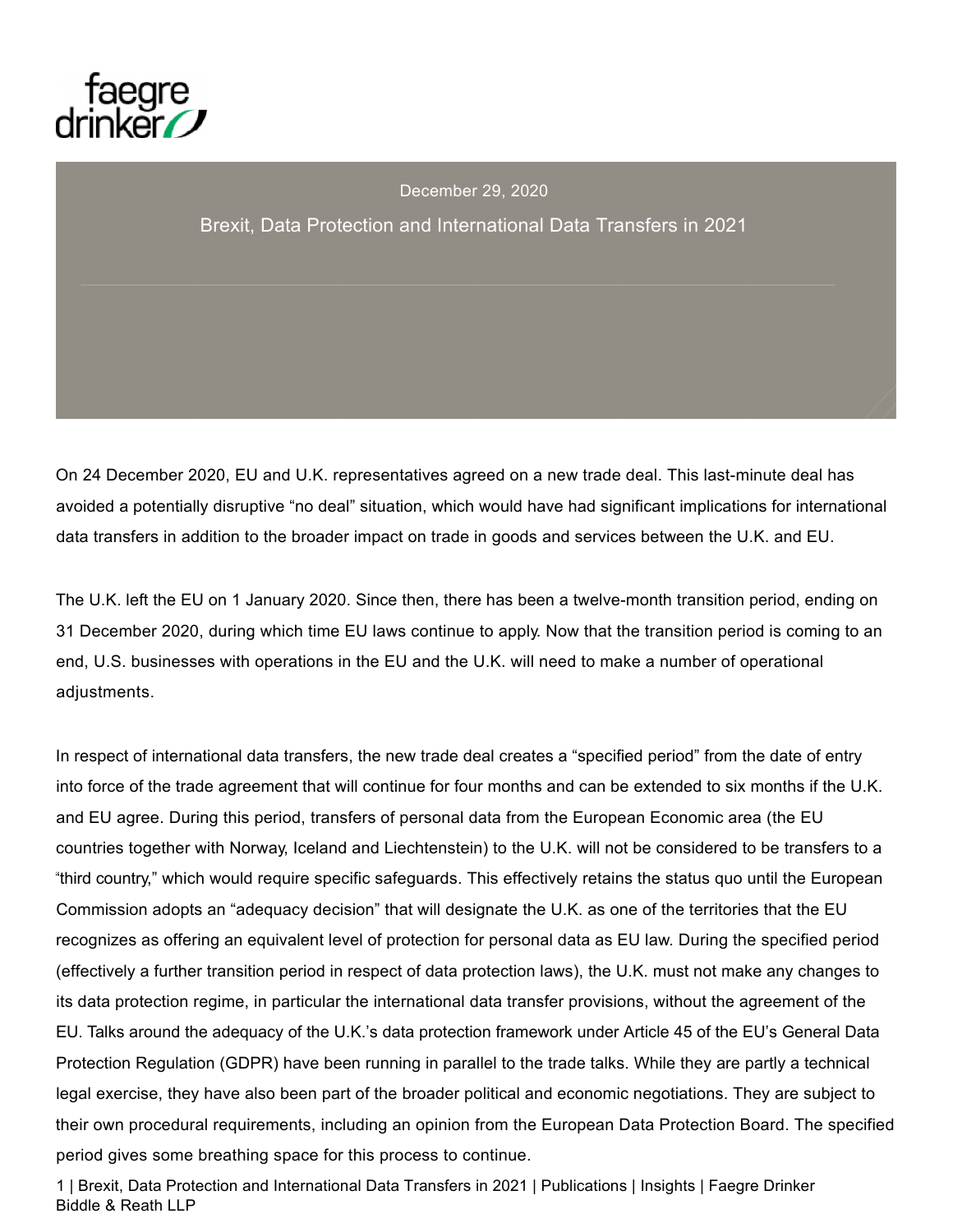We set out below a brief summary of data transfer arrangements and broader implications of the end of the transition period on 31 December 2020.

# 1. U.K. to EU Data Transfers

Data transfers from the U.K. to the EU will not be affected, and personal data can continue to flow freely. The U.K. has legislated under the Data Protection, Privacy and Electronic Communications (Amendments etc) (EU Exit) Regulations 2019/419 (the "**DPPEC Regulations**") — which amend the Data Protection Act 2018 and the U.K. GDPR (which is the GDPR as retained in U.K. law by section 3 of the European Union (Withdrawal) Act 2018) to provide that any EEA member state will be regarded as providing an adequate level of data protection such that personal data can be transferred to such member state without adopting an appropriate safeguard (such as, for example, standard contractual clauses). Therefore, for example, a U.S. company with subsidiaries in the U.K. and in the EU may continue to transfer personal data from the U.K. to sister companies in Germany or Italy.

### 2. EU to U.K. Data Transfers

Pending the adequacy decision noted above, during the four to six month specified period, data transfers from the EU to the U.K. can continue as before. Had a trade deal not been agreed upon, the U.K. would have immediately become a "third country" for the purposes of the GDPR, and transfers of personal data from the EU to the U.K. would have had to be carried out using an appropriate safeguard under Article 46 — for example, standard contractual clauses or binding corporate rules. This provides some relief for U.S. businesses with operations in a number of European countries, which shared, for example, personal data relating to employees or customers between its EU entities and U.K. operations.

### 3. U.K. to Non-EU Data Transfers:

**Adequacy decision countries:** Data transfers from the U.K. to those countries and territories that benefit from an EU Commission adequacy decision will not be affected, and personal data can continue to flow freely. The U.K. has adopted the EU Commission's existing decisions under Schedule 21, Part 3 of the Data Protection Act 2018. These countries and territories are Gibraltar, Switzerland, Canada, Argentina, Guernsey, Isle of Man, Jersey, Faroe Islands, Andorra, Israel, Uruguay, New Zealand and (most recently) Japan.

**"Third" countries (i.e., those countries which do not benefit from an adequacy decision):** The position remains the same in respect of data transfers from the U.K. to third countries. Any transfers of personal data from the U.K. to such countries must be carried out using an appropriate safeguard — for example, standard

2 | Brexit, Data Protection and International Data Transfers in 2021 | Publications | Insights | Faegre Drinker Biddle & Reath LLP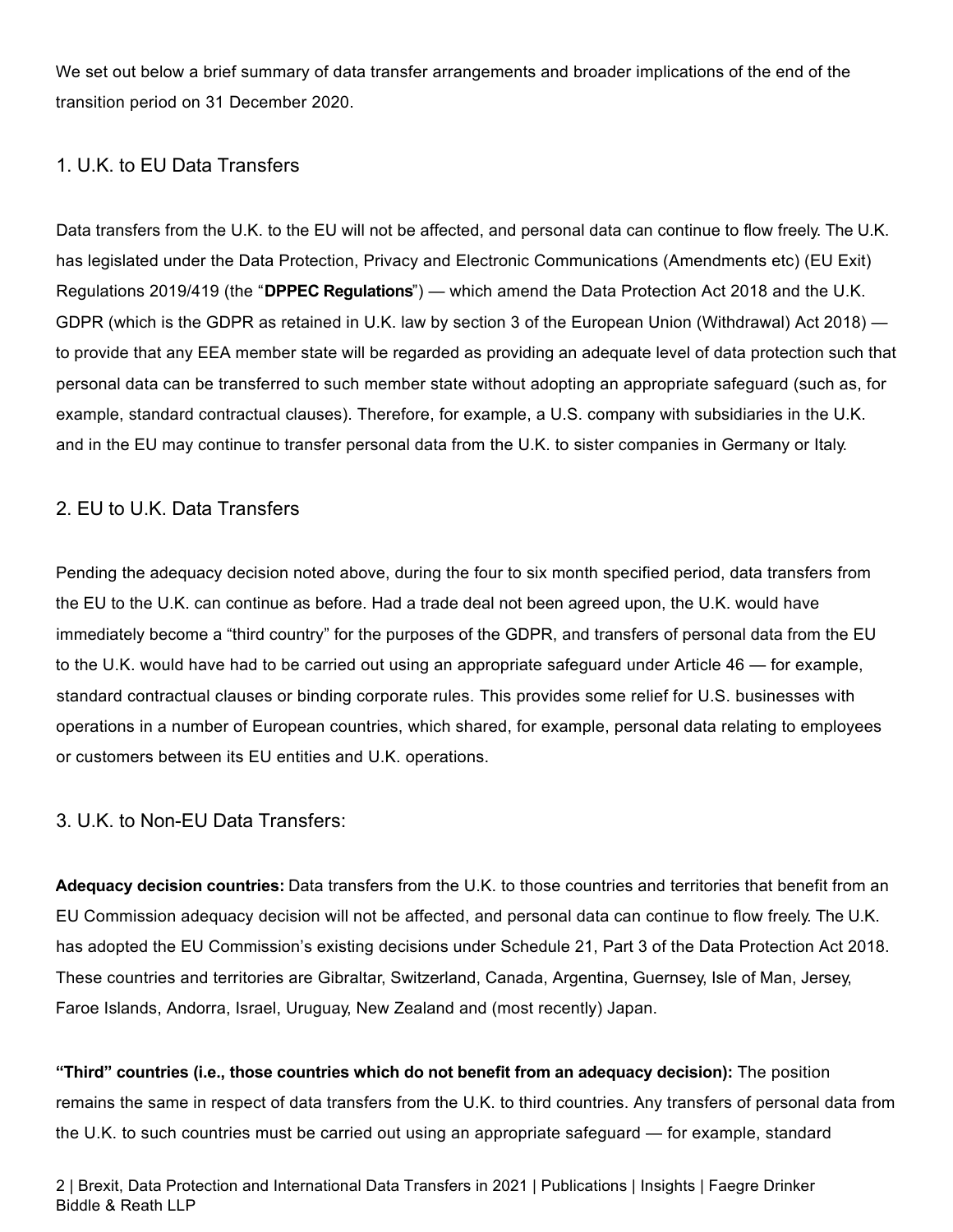contractual clauses or binding corporate rules. The U.K. has legislated under the DPPEC Regulations to recognize the existing European Commission-approved standard contractual clauses as providing an appropriate safeguard for restricted transfers out of the U.K. Moreover, following the decision in *Schrems II* (see "EU Court Issues Landmark Ruling on Transfer of Personal Data Outside European Economic Area"), EU data exporters should carry out a data transfer impact assessment and, if necessary, implement additional safeguards to ensure that the personal data transferred will be subject to a standard of data protection equivalent to that provided in the EU. (See further our previous alert, "European Data Protection Board Issues New Recommendations for International Data Transfers: Essential Guarantees, Supplemental Measures, and False Warrant Canaries.")

Therefore, while additional complications have been avoided, for the time being, in respect of transfers of personal data from EU entities to the U.K., implementing appropriate safeguards for transfers of personal data from the U.K. or EU to the U.S. must remain high on the agenda for U.S. businesses in 2021.

### 4. Regulatory Overlap

There will now be two separate and distinct versions of the GDPR which may apply to organizations: the U.K. GDPR (i.e., the GDPR as incorporated into U.K. law but as revised to reflect the fact that the U.K. is no longer an EU member state) and the EU GDPR (i.e., the GDPR as directly applicable in all EU member states). At least to begin with, the data protection standards set by the U.K. GDPR and EU GDPR will be essentially the same. However, over time, there is scope for regulatory divergence (within the confines of an adequacy decision). Furthermore, as they are distinct laws with separate regulators, organizations that are subject to both the U.K. GDPR and the EU GDPR (i.e., under the extraterritorial application limbs set out in each statute — see **Extraterritorial scope** below) face separate regulatory requirements and enforcement procedures. We summarize some of the more significant aspects of the dual and overlapping regulatory regimes below.

- **Identity of regulator:** For organizations subject to the U.K. GDPR, that organization's data protection regulator will be the U.K. Information Commissioner's Office (the " **ICO**"). For organizations subject to the EU GDPR, that organization's regulator will be the supervisory authority in the relevant EU member state.
- **Extraterritorial scope:** An organization established in the U.K. (but not in any other EU member state) will be subject to the U.K. GDPR. However, it may also be subject to the EU GDPR under the EU GDPR's extraterritoriality limbs. That is, because that U.K. organization either (a) offers goods and services to data subjects in the EU, or (b) monitors the behaviour of data subjects in the EU. For example, if a U.S. manufacturer has a U.K. subsidiary, it will be subject to the U.K. GDPR. If that U.K. subsidiary also sells into the EU market (for example, by actively marketing to customers in France or Germany) it will also be subject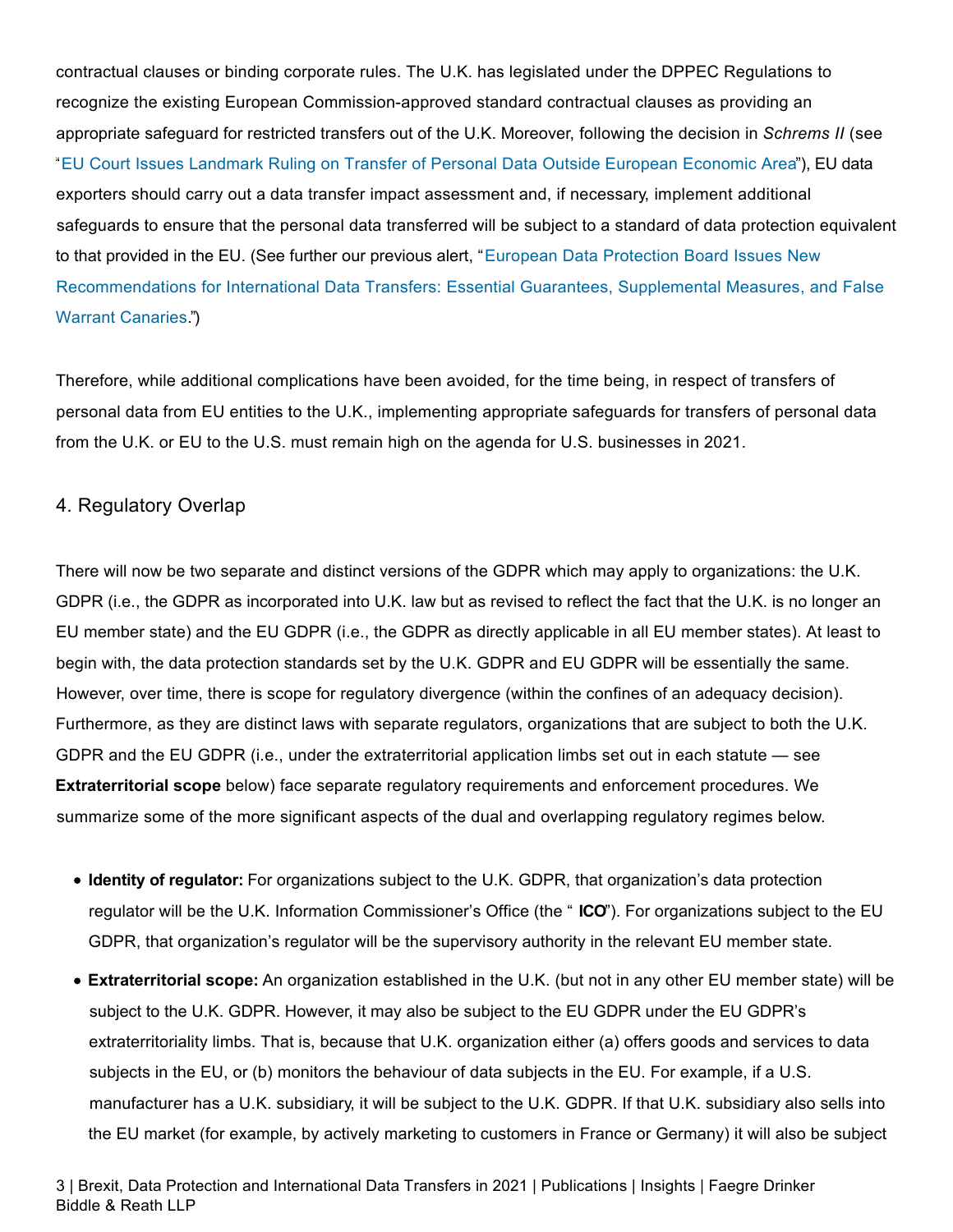to the EU GDPR. Similarly, the converse may also be true in respect of organizations established in the EU (but not in the U.K.) but which offer goods and services to, or monitor the behaviour of, U.K. data subjects. In this case, that EU organization will be subject to the EU GDPR by virtue of its establishment but also be subject to the U.K. GDPR under the U.K. GDPR's extraterritoriality limbs. While the practical differences in regulatory compliance may be minimal (except for the immediate requirement to ensure that the appropriate representatives have been appointed — see further below), businesses will have to monitor two different regulatory regimes.

- **Lead supervisory authority:** For organizations for which the ICO was their lead supervisory authority under the EU GDPR, this will no longer be the case under the EU GDPR (assuming that organization is also subject to the EU GDPR). Affected organizations must consider: (a) whether there is an alternative EU member state supervisory authority that could instead serve as their lead supervisory authority; or (b) whether they are no longer able to benefit from the "one stop shop" procedure under the EU GDPR (Articles 56 and 60 to 62) and, if so, consider which supervisory authority (or authorities) are likely to have jurisdiction to investigate any complaints or alleged breaches of the EU GDPR. Therefore, for example, a U.S. business with its European head office in the U.K., but with sales and marketing operations in France, Germany and Spain, and HR functions in the Netherlands will need to consider which of its EU operations will be its main establishment in respect of its data protection compliance.
- **Representatives:** U.K. organizations that are subject to the EU GDPR, but not established in the EU, (i.e., are subject to the EU GDPR under its extraterritorial limbs) will need to appoint an EU representative under Article 27 of the EU GDPR. EU organizations not established in the U.K. but subject to the U.K. GDPR under its extraterritorial limbs will, similarly, need to appoint a U.K. representative under the equivalent provisions of the U.K. GDPR.
- **Cooperation with supervisory authorities:** Under both the EU GDPR and the U.K. GDPR, organizations must engage (in certain circumstances) with relevant supervisory authorities in connection with data breach notifications for the appointment of a data protection officer and before engaging in high-risk processing. Where the relevant processing is cross-border (affecting the EU and the U.K.), organizations will now need to engage independently with both the U.K.'s ICO and relevant EU supervisory authorities.

### 5. Other Considerations:

Organizations must now also review and consider whether privacy notices, data impact assessments and data protection officer appointments need to be revised and updated as a result of the U.K. becoming a third country for the purposes of the EU GDPR and its associated effects, particularly around data transfers.